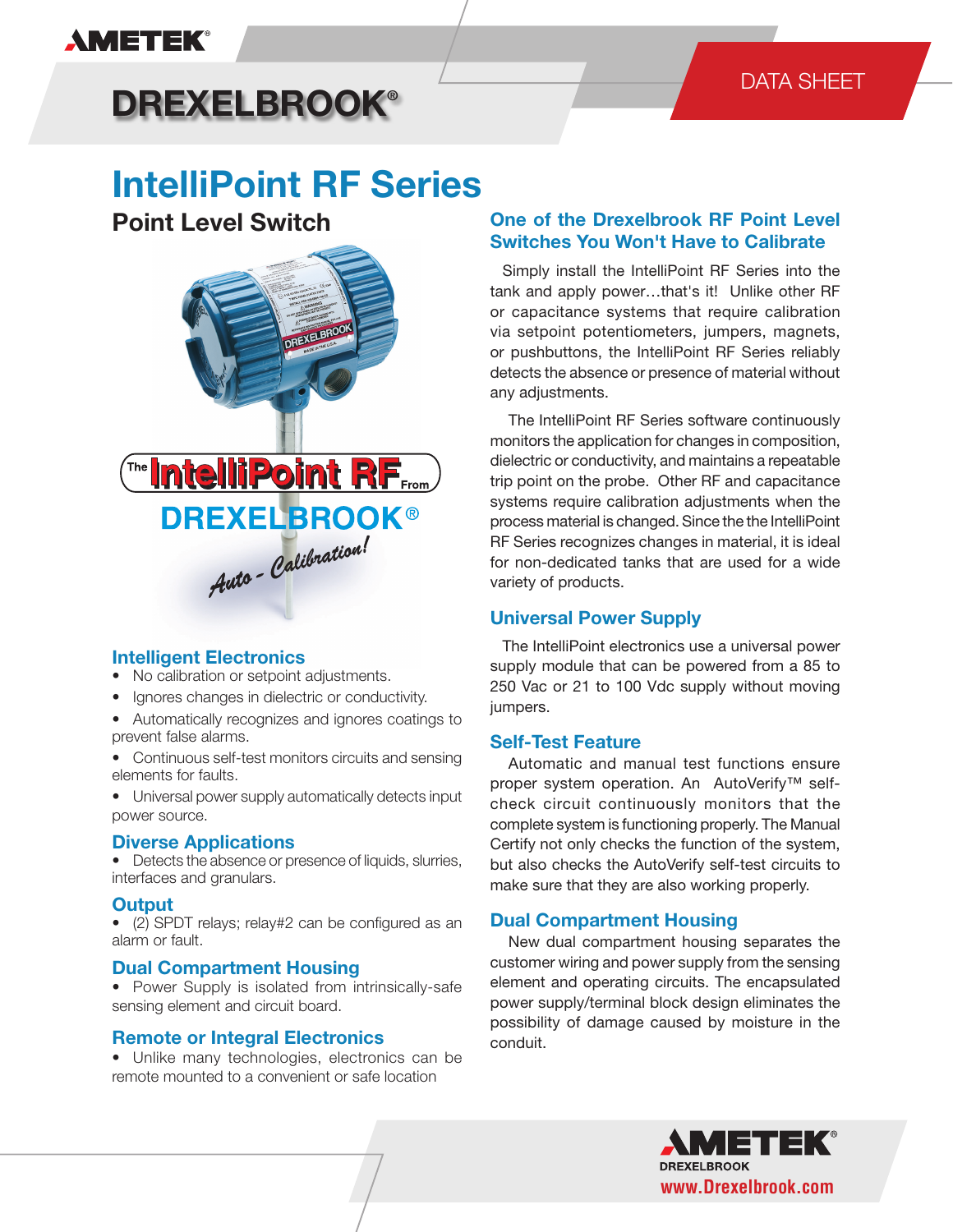# **IntelliPoint RF™ Series**

#### **Specifications Cable Entry:**

**Technology:** RF Admittance

**Calibration:** None

**Modes Of Operation:** High and Low Level

**Repeatability:**

2 mm (0.08 inch) conductive liquids

**Response Time:** Less than one second

#### **Ambient Electronic Temperature:**

-30 to 70°C (-22 to 158°F) ATEX -30 to 58°C (-22 to 136°F) IECEx -40 to 70°C (-40 to 158°F) FM / FMc

**Storage Temperature:** -40 to 85°C (-40 to 185°F)

#### **Indicators:**

LEDs: Green Power, Red Relay 1, Red Relay 2.

**Self-Check:** AutoVerify automatically and continuously checks electronics and sensing element for faults. Manual Certify checks that the AutoVerify circuits are functioning.

#### **Time Delay:**

0-60 seconds, forward or reverse-acting

#### **Supply Voltage:**

85-250 Vac 21-100 Vdc auto-detecting without jumpers DC to 400 Hz

#### **Power Consumption: 2 watts maximum**

**Relay Contacts:** (2) SPDT

#### **Maximum Contact Load:**

5A/30 Vdc 5A/250 Vac

**Maximum Switching Capacity:** 2000 VA/150 Watt

#### **Minimum Contact Load (DC):**

100 mA/12 Vdc. 0 to 200 mA / 12 VDC (Optional)

**Housing:** Dual Compartment, Powder-Coated aluminum with two cable entries.



M20 x 1.5 (ATEX / IECEx) ¾-inch NPT (FM / FMc)

#### **Ingress Protection:** IP66 NEMA 4X

#### **Approvals:**



Explosionproof for Class I, Division 1, Groups A, B, C and D; Dust-Ignitionproof for Class II, III, Division 1, Groups E, F and G; Nonincendive for Class I, Division 2, Groups A, B, C & D; Suitable for Class II, III, Division 2, Groups F

& G hazardous outdoor Type 4, 4X, IP66 (classified) locations with Intrinsically Safe connections to Class I, II, III, Division 1, Groups A, B, C, D, E, F and G hazardous (classified) locations in accordance with Control Drawing 420-0004-144-CD.

|          | ATEX: (FM14ATEX0049) |
|----------|----------------------|
| Integral |                      |



II 2 (1) G Ex d [ia] IIC T5... T2 II 2  $(1)$  D Ex tb  $[ia]$  IIIC T90 $^{\circ}$ C Temperature Class Process Temperature T5 100°C T4 135°C  $200^{\circ}$ C

T2 230°C

Remote II 2 (1) G Ex d [ia] IIC T5... T2 II 2  $(1)$  D Ex tb  $[ia]$  IIIC T90 $^{\circ}$ C

#### **IECEx: (FTZU 18.0007X)**

System: Ex db ia [ia Ga] IIC T5 Gb/Ga Ex db ia [ia Ga] IIIC T90º Db/Da  $-30^{\circ}$ C ≤ Ta ≤ 58°C Sensor: Ex ia IIC T5 Ga Ex ia IIIC T90ºC Da  $-30^{\circ}$ C ≤ Ta ≤ 58°C

Reference control drawing 420-0004-563-CD for entity and installation requirements

# **2460**

#### **Wiring Dimensions**



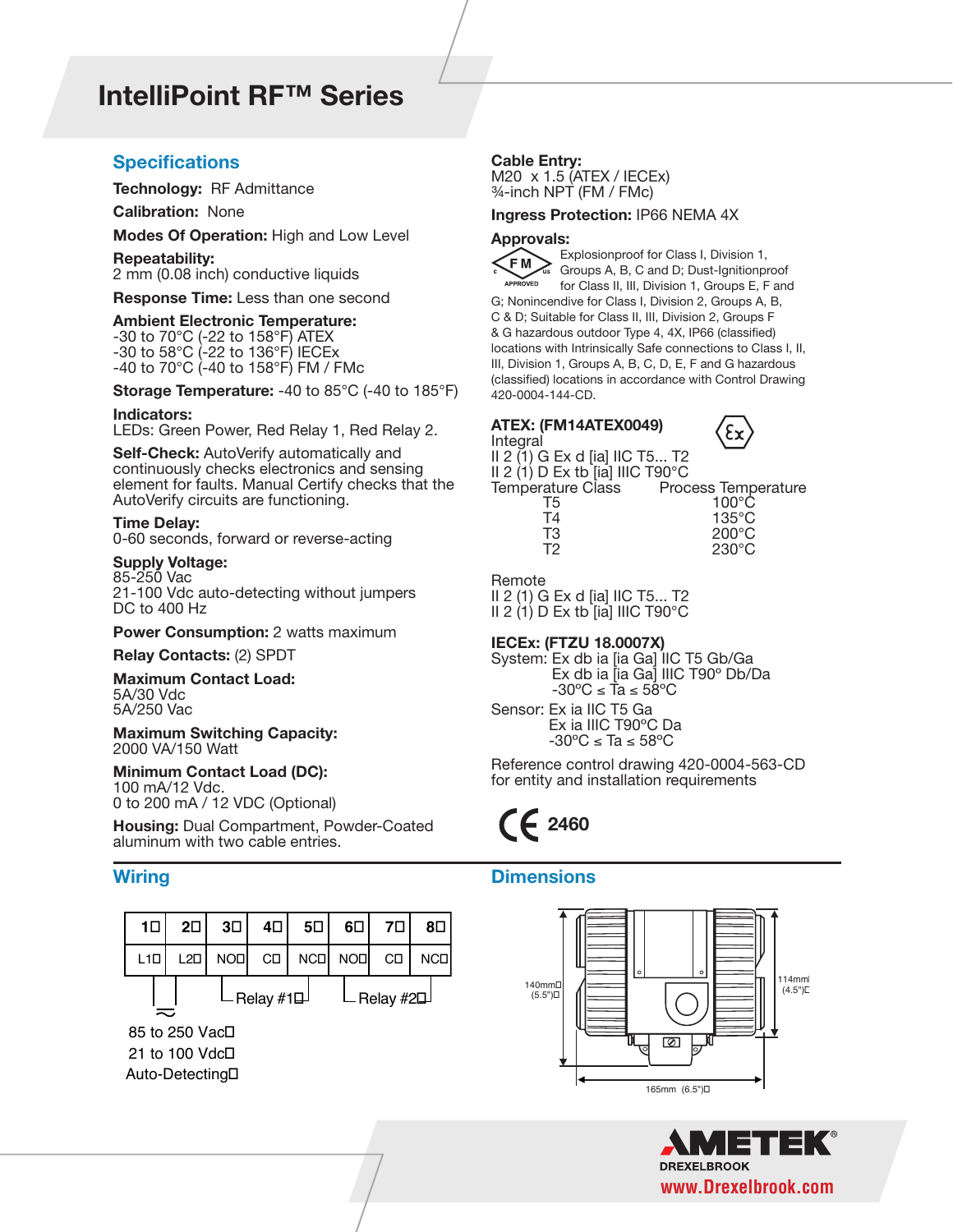# **IntelliPoint RF™ Series**

## **Model Numbering** (continued on next page) **Model**

#### **IntelliPoint RF TM IntelliPoint RF TM**

|   | Technology |                      |                               |                     |                                |    |                                                                                                                       |                                               |                                                                                                     |                                                                                 |
|---|------------|----------------------|-------------------------------|---------------------|--------------------------------|----|-----------------------------------------------------------------------------------------------------------------------|-----------------------------------------------|-----------------------------------------------------------------------------------------------------|---------------------------------------------------------------------------------|
| R |            | <b>RF</b> Admittance |                               |                     |                                |    |                                                                                                                       |                                               |                                                                                                     |                                                                                 |
|   |            |                      | Measurement Type              |                     |                                |    |                                                                                                                       |                                               |                                                                                                     |                                                                                 |
|   | L.<br>P    |                      | No Calib., 2 pF Fixed Preload |                     |                                |    | No Calib., 0.5 pF Fixed Preload (High Sensitivity)                                                                    | М<br>G                                        | Manual Calibration<br>Manual Calibration (High Sensitivity)                                         | No Calib., 10 pF Fixed Preload                                                  |
|   |            |                      |                               |                     |                                |    |                                                                                                                       |                                               |                                                                                                     |                                                                                 |
|   |            | Input                |                               |                     |                                |    |                                                                                                                       |                                               |                                                                                                     |                                                                                 |
|   |            | L                    |                               |                     |                                |    | Universal Power Supply 21-100 VDC, 85-250 VAC, 0-400 Hz                                                               |                                               |                                                                                                     |                                                                                 |
|   |            |                      | <b>B</b> Housing              |                     |                                |    |                                                                                                                       |                                               |                                                                                                     |                                                                                 |
|   |            |                      | $\bf{0}$                      |                     |                                |    | No Approvals, NEMA 4X/IP66, M20 X 1.5 conduit entries                                                                 |                                               |                                                                                                     |                                                                                 |
|   |            |                      | 1<br>$\overline{\mathbf{2}}$  |                     |                                |    | No Approvals, NEMA 4X/IP66, 34" NPT conduit entries<br>ATEX / IECEx Approved, NEMA 4X/IP66, M20 X 1.5 conduit entries |                                               |                                                                                                     |                                                                                 |
|   |            |                      | 3                             |                     |                                |    | FM / FMc Approved, NEMA 4X/IP66, 34" NPT conduit entries                                                              |                                               |                                                                                                     |                                                                                 |
|   |            |                      | 5                             |                     |                                |    |                                                                                                                       |                                               | No Approvals, NEMA 4X/IP66, M20 X 1.5 conduit entries, Dual Seal, Perm-a-Seal sensors - only        |                                                                                 |
|   |            |                      | 6<br>7                        |                     |                                |    | No Approvals, NEMA 4X/IP66, 34" NPT conduit entries, Dual Seal, Perm-a-Seal sensors - only                            |                                               | FM / FMc Approved, NEMA 4X/IP66, 34" NPT conduit entries, Dual Seal, Perm-a-Seal sensors - only     |                                                                                 |
|   |            |                      | 9                             |                     |                                |    |                                                                                                                       |                                               | No Approvals, NEMA 4X/IP66, M20 X 1.5 conduit entries, Dual Seal, Non Perm-a-Seal sensors - only    |                                                                                 |
|   |            |                      | А<br>B                        |                     |                                |    |                                                                                                                       |                                               | No Approvals, NEMA 4X/IP66, 34" NPT conduit entries, Dual Seal, Non Perm-a-Seal sensors - only      |                                                                                 |
|   |            |                      |                               |                     |                                |    |                                                                                                                       |                                               | FM / FMc Approved, NEMA 4X/IP66, 34" NPT conduit entries, Dual Seal, Non Perm-a-Seal sensors - only |                                                                                 |
|   |            |                      |                               |                     | <b>Electronics</b><br>Integral |    |                                                                                                                       | $\overline{7}$                                | Rmt. w/ (25 ft.) Tri-Ax Cable                                                                       |                                                                                 |
|   |            |                      |                               | 0<br>$\mathbf{1}$   |                                |    | Remote, no cable                                                                                                      | 8                                             | Rmt. w/ (50 ft.) Tri-Ax Cable                                                                       | Rmt. w/ (75 ft.) 1st 10ft Hi-Temp. Cbl.<br>Е<br>Rmt. w/ (5 ft.) G.P. Cable<br>F |
|   |            |                      |                               | $\overline{2}$      |                                |    | Rmt. w/ 3 m (10 ft.) G.P. Cable                                                                                       | 9                                             | Rmt. w/ (75 ft.) Tri-Ax Cable                                                                       | G<br>Rmt. w/ (5 ft.) Tri-Ax Cable                                               |
|   |            |                      |                               | 3<br>$\overline{4}$ |                                |    | Rmt. w/ 7.6 m (25 ft.) G.P. Cable<br>Rmt. w/ 10.6 m (35 ft.) G.P. Cable                                               | А<br>B                                        | Rmt. w/ (10 ft.) Hi-Temp. Cable<br>Rmt. w/ (25 ft.) 1st 10ft Hi-Temp. Cbl.                          | Rmt. w/ (10 ft.) Tri-Ax Cable<br>н<br>J                                         |
|   |            |                      |                               | 5                   |                                |    | Rmt. w/ 15.2 m (50 ft.) G.P. Cable                                                                                    | с                                             | Rmt. w/ (35 ft.) 1st 10ft Hi-Temp. Cbl.                                                             | Rmt. w/ (35 ft.) Tri-Ax Cable<br>к<br>Rmt. w/ (5 ft.) Hi-Temp. Cable            |
|   |            |                      |                               | 6                   |                                |    | Rmt. w/ 23 m (75 ft.) G.P. Cable                                                                                      | D                                             | Rmt. w/ (50 ft.) 1st 10ft Hi-Temp. Cbl.                                                             |                                                                                 |
|   |            |                      |                               |                     | Output                         |    |                                                                                                                       |                                               |                                                                                                     |                                                                                 |
|   |            |                      |                               |                     | 1<br>$\overline{2}$            |    | Two SPDT Relays, relay #2 configured as alarm or fault (Min=100 mA / 12 VDC)                                          |                                               |                                                                                                     |                                                                                 |
|   |            |                      |                               |                     |                                |    | Two SPDT Relay, gold plated contacts (Max 200 mA / 12 VDC)                                                            |                                               |                                                                                                     |                                                                                 |
|   |            |                      |                               |                     |                                |    | <b>Sensing Element</b>                                                                                                |                                               |                                                                                                     |                                                                                 |
|   |            |                      |                               |                     |                                | 00 | Application<br>General purpose                                                                                        | <b>Sensing Element</b><br>700-1202-001 remote | Pressure/Temperature<br>13.8 bar @ 232°C (200 PSI @ 450°F)                                          | <b>Wetted Parts</b><br>316SS and PEEK                                           |
|   |            |                      |                               |                     |                                |    |                                                                                                                       | 700-1202-021 integral                         |                                                                                                     |                                                                                 |
|   |            |                      |                               |                     |                                | 01 | Floating roof with                                                                                                    | 700-1202-012 remote                           | 13.8 bar @ 232°C (200 PSI @ 450°F)                                                                  | 316SS, Brass,                                                                   |
|   |            |                      |                               |                     |                                |    | cable attachment                                                                                                      | 700-1202-022 integral                         |                                                                                                     | and PEEK                                                                        |
|   |            |                      |                               |                     |                                |    | and brass bottom weight<br>02 General purpose,                                                                        | 700-1202-014 remote                           | 13.8 bar @ 232°C (200 PSI @ 450°F)                                                                  | 316SS and PEEK                                                                  |
|   |            |                      |                               |                     |                                |    | longer insertion lengths                                                                                              | 700-1202-024 integral                         |                                                                                                     |                                                                                 |
|   |            |                      |                               |                     |                                |    | with cable attachment                                                                                                 |                                               |                                                                                                     |                                                                                 |
|   |            |                      |                               |                     |                                |    | and 316SS bottom weight<br>03 Proximity                                                                               | 700-1202-018 remote                           | 13.8 bar @ 232°C (200 PSI @ 450°F)                                                                  | 316SS and PEEK                                                                  |
|   |            |                      |                               |                     |                                |    |                                                                                                                       | 700-1202-028 integral                         |                                                                                                     | with 76 mm (3)                                                                  |
|   |            |                      |                               |                     |                                |    |                                                                                                                       |                                               |                                                                                                     | 316SS proximity plate                                                           |
|   |            |                      |                               |                     |                                | 04 | General purpose,                                                                                                      | 700-1202-041 remote                           | 69 bar @ 121°C (1000 PSI @ 250°F)                                                                   | 316SS and PEEK                                                                  |
|   |            |                      |                               |                     |                                |    | high temperature<br>and pressure                                                                                      | 700-1202-042 integral                         | 20.7 bar @ 232°C (300 PSI @ 450°F)                                                                  |                                                                                 |
|   |            |                      |                               |                     |                                | 06 | General purpose with                                                                                                  | 700-1202-031 remote                           | 13.8 bar @ 232°C (200 PSI @ 450°F)                                                                  | 316SS and FDA grade                                                             |
|   |            |                      |                               |                     |                                |    | FDA approved                                                                                                          | 700-1202-032 integral                         |                                                                                                     | PEEK                                                                            |
|   |            |                      |                               |                     |                                |    | materials of construction                                                                                             |                                               |                                                                                                     |                                                                                 |
|   |            |                      |                               |                     |                                | 07 | General purpose<br>Granular materials                                                                                 | 700-1202-010 remote<br>700-1202-020 integral  | 13.8 bar @ 232°C (200 PSI @ 450°F)                                                                  | 316SS and PEEK with<br>7/8 inch dia, 316SS collar                               |
|   |            |                      |                               |                     |                                | 09 | General purpose                                                                                                       | 700-1202-033 remote                           | 13.8 bar @ 232°C (200 PSI @ 450°F)                                                                  | 316SS and FDA grade                                                             |
|   |            |                      |                               |                     |                                |    | Granular materials with                                                                                               | 700-1202-034 integral                         |                                                                                                     | PEEK with 7/8 inch dia.                                                         |
|   |            |                      |                               |                     |                                |    | FDA approved<br>materials of construction                                                                             |                                               |                                                                                                     | 316SS collar                                                                    |
|   |            |                      |                               |                     |                                |    | 10 Corrosive liquids (2)(4)(9)                                                                                        |                                               | 700-0001-018 remote 3.4 bar @ 149°C (50 PSI @ 300°F)                                                | PFA                                                                             |
|   |            |                      |                               |                     |                                | 11 | General purpose,                                                                                                      | 700-0201-005 int/rem                          | 69 bar @ 38°C (1000 PSI @ 100°F)                                                                    | 316SS and TFE                                                                   |
|   |            |                      |                               |                     |                                |    | higher pressure                                                                                                       |                                               | 34.5 bar @ 149°C (500psi @ 300°F)                                                                   |                                                                                 |
|   |            |                      |                               |                     |                                | 12 | TFE compatibility required<br>Corrosive material,                                                                     | 700-0201-005 int/rem                          | 69 bar @ 38°C (1000 PSI @ 100°F)                                                                    | Hastelloy C and TFE                                                             |
|   |            |                      |                               |                     |                                |    | higher pressure                                                                                                       | Hastelloy C                                   | 34.5 bar @ 149°C (500psi @ 300°F)                                                                   |                                                                                 |
|   |            |                      |                               |                     |                                | 14 | General Purpose,                                                                                                      | 700-0202-002 int/rem                          | 3.4 bar @ 149°C (50 PSI @ 300°F)                                                                    | 316SS and TFE                                                                   |
|   |            |                      |                               |                     |                                |    | low pressure                                                                                                          |                                               |                                                                                                     |                                                                                 |
|   |            |                      |                               |                     |                                | 15 | Heavy duty, agitated<br>tanks or material                                                                             | 700-0202-043 remote                           | 69 bar @ 38°C (1000 PSI @ 100°F)<br>34.5 bar @ 149°C (500psi @ 300°F)                               | 316SS and TFE                                                                   |
|   |            |                      |                               |                     |                                |    | with high bulk density (1)                                                                                            |                                               |                                                                                                     |                                                                                 |
|   |            |                      |                               |                     |                                | 16 | High Integrity Seal for                                                                                               | 700-0002-360 int/rem                          | 34.5 bar @ 149°C (500 PSI @ 300°F)                                                                  | PFA                                                                             |
|   |            |                      |                               |                     |                                |    | <b>Hazardous Materials</b>                                                                                            |                                               |                                                                                                     |                                                                                 |
|   |            |                      |                               |                     |                                | 18 | Corrosive material,<br>higher pressure with                                                                           |                                               | 700-0001-022 int/rem 69 bar @ 38°C (1000 PSI @ 100°F)<br>34.5 bar @ 149°C (500 PSI @ 300°F)         | <b>TFE</b>                                                                      |
|   |            |                      |                               |                     |                                |    | waterlike viscosity (4)                                                                                               |                                               |                                                                                                     |                                                                                 |
|   |            |                      |                               |                     |                                | 19 | Interface Measurement                                                                                                 | 700-0002-023 int/rem                          | 69 bar @ 38°C (1000 PSI @ 100°F)                                                                    | 316SS and TFE                                                                   |
|   |            |                      |                               |                     |                                |    |                                                                                                                       |                                               | 34.5 bar @ 149°C (500 PSI @ 300°F)                                                                  |                                                                                 |
|   |            |                      |                               |                     |                                | 20 | Miniature Pilot                                                                                                       | 700-0209-002 remote                           | 6.9 bar @ 121°C (100 PSI @ 250°F)                                                                   | 316 SS and TFE                                                                  |
|   |            |                      |                               |                     |                                |    | Plant Sensor (1)(7)                                                                                                   |                                               | 0 bar @ 232°C (0 PSI @ 450°F)                                                                       |                                                                                 |

 $\overline{1}$ 

with curved radius 153, 229, 305  $\mu$ 

**52** Flush Mount Sensor 700-0207-003 remote 0.1 bar @ 82°C (1 PSI @ 180°F) 304 SS and Neoprene

**31** No hopper Installation 700-0029-001 remote 0.1 bar @ 260°C (2 PSI @ 500°F) 316SS and TFE Continued on Next Page